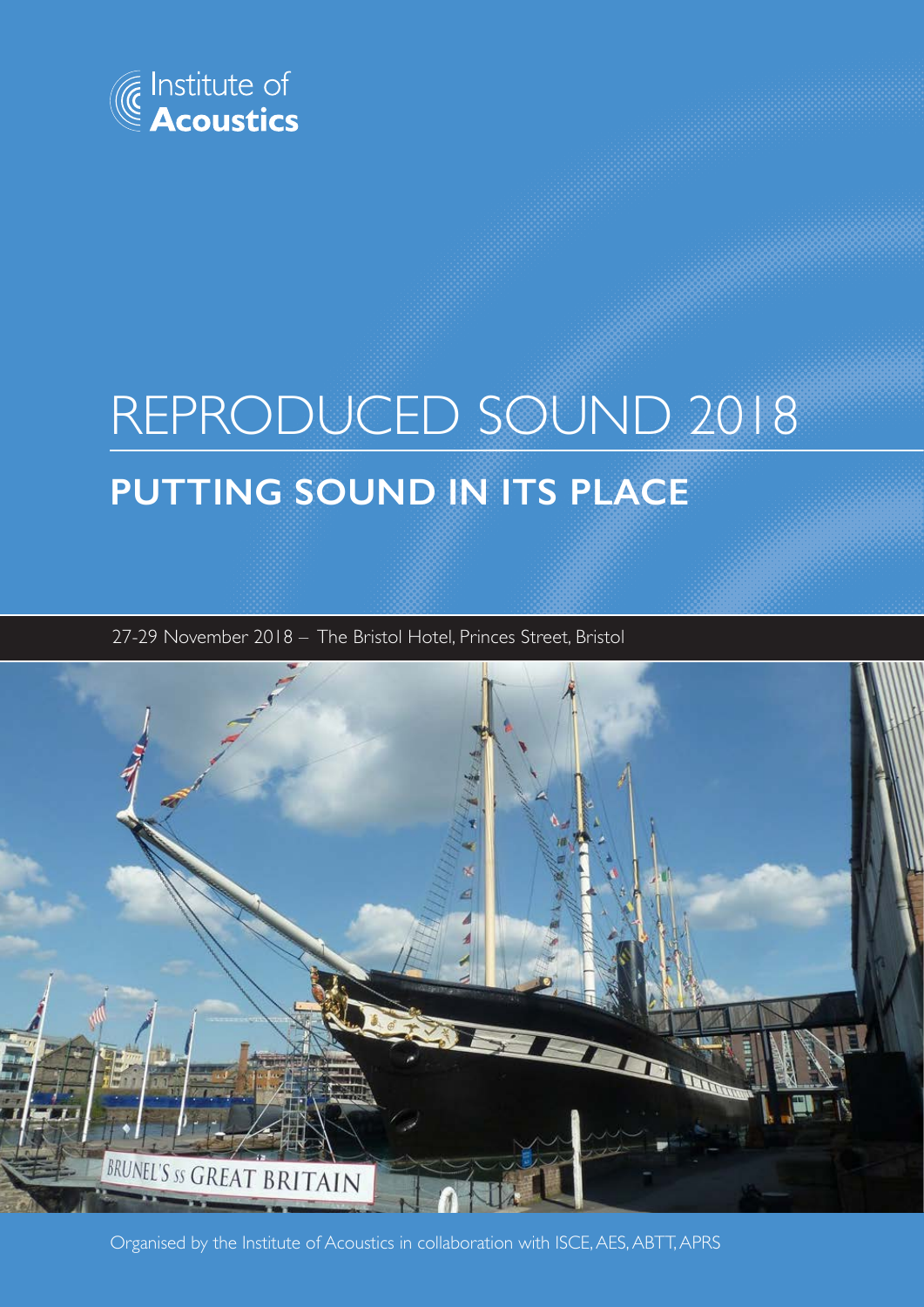# REPRODUCED SOUND 2018

# TUESDAY 27 NOVEMBER 2018

# 7:30-9pm Demonstration & buffet organised and sponsored by d&b audiotechnik



d&b audiotechnik will present their new sound reinforcement concept known as Soundscape. This system consists of a Source Orientated Reinforcement system, an Enhanced Reverberation system and a 360 degree Spatial Audio system. There will be a half hour presentation of Soundscape and the thinking behind it followed by a demonstration of the various elements of the system. Delegates will be able to see the user interface in action, walk the room and compare the system with a traditional stereo (or dual mono) system.

# WEDNESDAY 28 NOVEMBER 2018

08.00 Registration and refreshments

09.15 Conference Opening and Welcome – Keith Holland, EAG Chair

#### LOUDSPEAKERS 1 - Chair: Glenn Leembruggen

- 09.30 Improving distortion and intelligibility in sound reinforcement with wide bandwidth dedicated midrange loudspeakers *James Hipperson, Funktion One Research*
- 10.00 Superior HI FI sound *Ted Fletcher, Daniel Fletcher, Orbitsound*

#### 10.30 Refreshments

#### OBJECT-BASED AUDIO – Chair: Paul Malpas

- 1100 Multi-zone personalisation for hard of hearing listeners using object-based audio *Marcos F Simon Galvez, Lauren Ward, Ben Shirley, University of Salford*
- 11.30 Object-based audio for live sports *Robert Oldfield, Ben Shirley, Salsa Sound*
- 12.00 Improvements in perceived intelligibility from source orientated sound reinforcement systems

*Adam Hockley, d&b audiotechnik* 

#### 12.45 Lunch

14.00 Peter Barnett Memorial Award 2018 *John Vanderkooy, University of Waterloo, Canada*

#### 15.00 Refreshments

# MODELLING – Chair: Bob Walker

- 15.30 An ideal workflow for electroacoustic modelling *Paul Malpas, Ramboll*
- 16.00 Creating an acoustic computer model with EASE 5 tools

*Wolfgang Ahnert, Stefan Feistel, AFMG Technologies* 

- 16.30 Investigation into the relationship between standing audience density and absorption *Ross Hammond, Adam Hill, University of Derby, Peter Mapp, Peter Mapp Associates*
- 17.00 Modelling horn radiation using wave envelope elements *Patrick Macey, PACSYS*